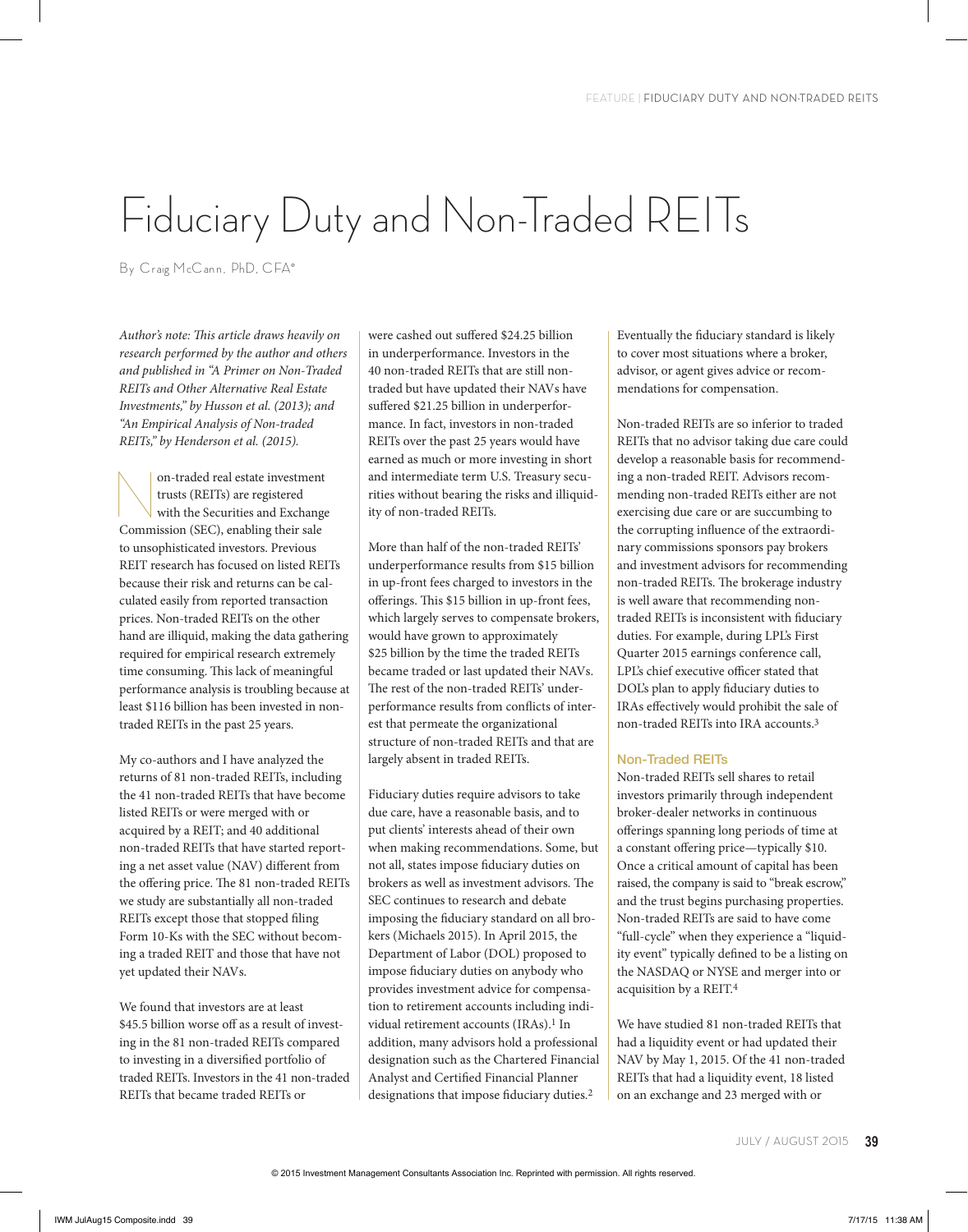| Table 1: 81 REITs With Some Price Discovery         |                                       |                                                    |                                       |  |
|-----------------------------------------------------|---------------------------------------|----------------------------------------------------|---------------------------------------|--|
| <b>Name</b>                                         | <b>Price</b><br><b>Discovery Date</b> | <b>Name</b>                                        | <b>Price</b><br><b>Discovery Date</b> |  |
| 23 Merged into or were Acquired by REIT             |                                       |                                                    |                                       |  |
| American Realty Capital Trust III                   | 3/1/2013                              | Cole Corporate Income Trust                        | 1/30/2015                             |  |
| <b>American Realty Capital Trust IV</b>             | 1/3/2014                              | <b>Corporate Property Associates 10</b>            | 12/27/2002                            |  |
| <b>Apple Hospitality Five</b>                       | 10/5/2007                             | <b>Corporate Property Associates 12</b>            | 12/1/2006                             |  |
| <b>Apple Hospitality Two</b>                        | 5/23/2007                             | <b>Corporate Property Associates 14</b>            | 5/2/2011                              |  |
| Apple REIT Six                                      | 5/14/2013                             | Corporate Property Associates 15                   | 9/28/2012                             |  |
| Apple Residential Income Trust                      | 4/18/2001                             | Corporate Property Associates 16                   | 1/31/2014                             |  |
| <b>Apple Suites</b>                                 | 1/31/2003                             | Griffin-American Healthcare REIT II                | 12/3/2014                             |  |
| Boston Capital Real Estate Investment Trust         | 1/15/2008                             | <b>Inland Diversified Real Estate Trust</b>        | 7/1/2014                              |  |
| Carey Institutional Properties                      | 9/1/2004                              | <b>Inland Retail Real Estate Trust</b>             | 2/27/2007                             |  |
| <b>CNL Hotels &amp; Resorts</b>                     | 4/12/2007                             | <b>Paladin Realty Income Properties</b>            | 1/28/2014                             |  |
| <b>CNL Restaurant Properties</b>                    | 2/25/2005                             | <b>Spirit Realty Capital</b>                       | 7/18/2013                             |  |
| <b>CNL Retirement Properties</b>                    | 10/5/2006                             |                                                    |                                       |  |
| 15 Listed on the NYSE                               |                                       |                                                    |                                       |  |
| <b>Bluerock Residential Growth REIT</b>             | 3/28/2014                             | <b>Independence Realty Trust</b>                   | 8/13/2013                             |  |
| <b>CatchMark Timber Trust</b>                       | 12/12/2013                            | Inland Real Estate Corporation                     | 6/9/2004                              |  |
| <b>Chambers Street Properties</b>                   | 5/21/2013                             | <b>Monogram Residential Trust</b>                  | 11/24/2014                            |  |
| Cole Real Estate Investments                        | 6/20/2013                             | New York REIT                                      | 4/15/2014                             |  |
| <b>Columbia Property Trust</b>                      | 10/10/2013                            | <b>Piedmont Office Realty Trust</b>                | 1/30/2011                             |  |
| Cornerstone Realty Income Trust                     | 4/18/1997                             | <b>Retail Properties Of America</b>                | 10/7/2013                             |  |
| <b>DCT Industrial Trust</b>                         | 12/13/2006                            | <b>Whitestone REIT</b>                             | 6/27/2012                             |  |
| Healthcare Trust Of America                         | 11/7/2013                             |                                                    |                                       |  |
| 3 Listed on the Nasdag                              |                                       |                                                    |                                       |  |
| American Realty Capital Healthcare Trust            | 4/7/2014                              | United Development Funding IV                      | 6/4/2014                              |  |
| <b>American Realty Capital Trust</b>                | 3/1/2012                              |                                                    |                                       |  |
| 40 Updated their Net Asset Values                   |                                       |                                                    |                                       |  |
| American Realty Capital Daily Net Asset Value Trust | 4/1/2015                              | <b>Inland American Real Estate Trust</b>           | 2/4/2015                              |  |
| American Realty Capital Trust V                     | 9/30/2014                             | Jones Lang LaSalle Income Property Trust           | 12/31/2014                            |  |
| <b>Apple Hospitality REIT</b>                       | 12/31/2014                            | <b>KBS Legacy Partners Apartment REIT</b>          | 12/9/2014                             |  |
| Apple REIT Eight                                    | 12/31/2014                            | <b>KBS Real Estate Investment Trust</b>            | 12/31/2014                            |  |
| <b>Apple REIT Seven</b>                             | 12/31/2014                            | <b>KBS Real Estate Investment Trust II</b>         | 12/31/2014                            |  |
| Apple REIT Ten                                      | 12/31/2014                            | <b>KBS Real Estate Investment Trust III</b>        | 12/31/2014                            |  |
| Behringer Harvard Opportunity REIT I                | 10/31/2014                            | <b>KBS Strategic Opportunity REIT</b>              | 12/31/2014                            |  |
| Behringer Harvard Opportunity REIT II               | 10/31/2014                            | Landmark Apartment Trust                           | 12/31/2014                            |  |
| <b>Carey Watermark Investors</b>                    | 9/30/2014                             | Lightstone Value Plus Real Estate Investment Trust | 9/30/2014                             |  |
| <b>CNL Growth Properties</b>                        | 2/24/2015                             | NorthStar Healthcare Income                        | 12/31/2014                            |  |
| <b>CNL Healthcare Properties</b>                    | 9/30/2014                             | NorthStar Real Estate Income Trust                 | 10/31/2014                            |  |
| <b>CNL Lifestyle Properties</b>                     | 12/31/2014                            | <b>RREEF Property Trust</b>                        | 12/31/2014                            |  |
| Cole Real Estate Income Strategy (Daily NAV)        | 12/31/2014                            | Sentio Healthcare Properties                       | 12/31/2013                            |  |
| <b>Corporate Property Associates 17</b>             | 12/31/2014                            | <b>Signature Office REIT</b>                       | 12/31/2014                            |  |
| Dividend Capital Diversified Property Fund          | 3/31/2015                             | <b>SmartStop Self Storage</b>                      | 6/30/2014                             |  |
| <b>G REIT</b>                                       | 4/13/2012                             | Steadfast Income REIT                              | 12/31/2014                            |  |
| <b>Global Income Trust</b>                          | 12/31/2014                            | <b>Strategic Realty Trust</b>                      | 3/31/2014                             |  |
| <b>Hines Global REIT</b>                            | 12/31/2014                            | Summit Healthcare REIT                             | 12/31/2014                            |  |
| <b>Hines Real Estate Investment Trust</b>           | 12/31/2014                            | <b>T REIT</b>                                      | 12/31/2011                            |  |
| <b>Industrial Income Trust</b>                      | 12/31/2014                            | <b>TIER REIT</b>                                   | 10/30/2014                            |  |

\*Healthcare Trust of America, Piedmont Office Realty Trust, Retail Properties of America, and Whitestone REIT each converted their non-traded common stock to listed common stock through a series of four partial liquidation events. We use all of the partial liquidations, but only present the final liquidation date in the table.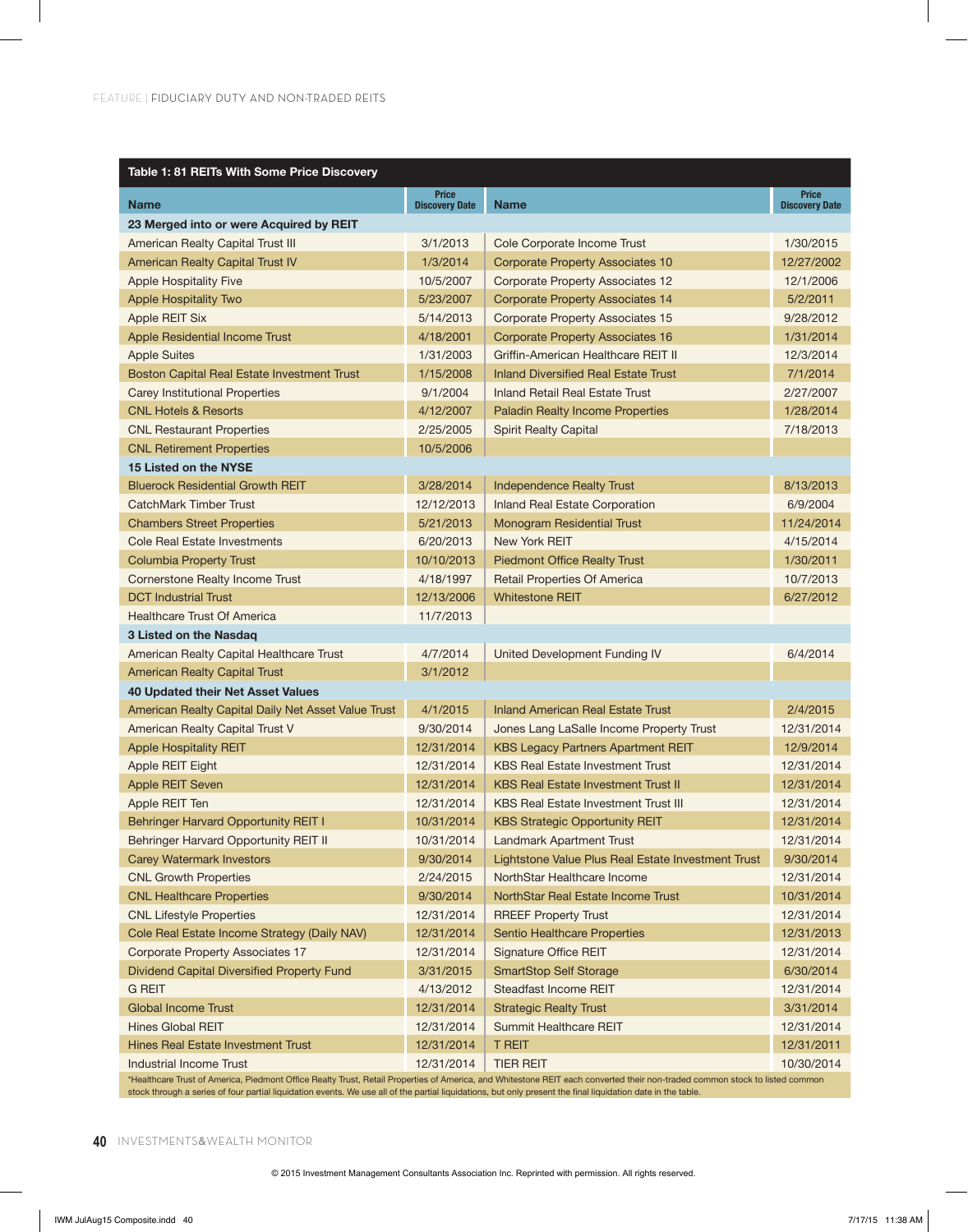were acquired by a REIT. The time from initial offering to a liquidity event ranged from 1.6 years to 13.5 years and averaged 6.9 years. We also included 40 non-traded REITs that are still non-traded but for which the REIT has published updated NAVs. These updated NAVs systematically overstate observed secondary market transactions in the non-traded REITs, but they provide some price discovery information. By including the 40 non-traded REITs for which updated NAVs were available, we eliminate the potential selection bias that comes from only evaluating non-traded REITs that have become traded REITs or have been acquired by another REIT.

The REITs in our study are listed in table 1, sorted by the type of price discovery event and the date on which we value the nontraded REIT investments.

Our 81 non-traded REITs include all 70 of the 91 non-traded REITs filing their first Form 10-Ks with the SEC after January 1, 2000, for which data were available to calculate returns. Thirty have listed or merged or been acquired by a REIT and another 40 have published updated NAVs. Of the remaining 21 non-traded REITs, two stopped filing Form 10-Ks but there was not enough information for us to determine what became of them, and 19 were still in the capital raise period and had not updated their NAVs by May 1, 2015. We add 11 nontraded REITs that started filing Form 10-Ks before 2000 and had a liquidity event.

Non-traded REIT investors pay up-front fees that average 13.2 percent and dramatically reduce the capital available to purchase portfolio holdings. Non-traded REIT offerings are sold primarily to retail investors

through an affiliated dealer-manager. The REIT compensates the dealer-manager with commissions that are large percentages of the offering proceeds. Across the 81 nontraded REITs, selling commissions range from 3 percent to 7.50 percent and average 6.96 percent. Very few broker-sold mutual funds charge more than a 5-percent sales load and mutual fund breakpoints ensure that sales loads decline significantly with the size of an investment. Also, directly comparable traded REITs can be purchased in secondary market transactions at minimal commissions. Thus, sponsors pay brokers and advisors extraordinarily high commissions, charged to investors through the offering costs, to recommend and sell nontraded REITs rather than other forms of real estate exposure.

## Non-traded REITs' Returns are Inexcusably Bad

We compare the market value of each of the 81 non-traded REITs as of the liquidity event or the latest share-price update for REITs that are still non-traded to the market value investors would have if they had made the same investments and received the same distributions from the Vanguard REIT Index Fund (VGSIX). VGSIX is a passive, low-cost mutual fund that invests in a diversified portfolio of traded REITs. We compute the annualized internal rate of return on the non-traded REIT and traded REIT investments for each non-traded REIT.

The cumulative shortfall for the 81 nontraded REITs is \$45.5 billion. Investors' non-traded REIT holdings were worth \$89.7 billion, dramatically lower than the \$135.2 billion the same investments in traded REITs would have been worth. Nontraded REIT investors would have had

more than 50 percent more wealth had they invested in a diversified portfolio of traded REITs instead of the 81 non-traded REITs. The \$45.5 billion understates the true harm to investors in non-traded REITs because it counts a \$1 shortfall measured in 2001 the same as a \$1 shortfall measured in 2015. Bringing forward each non-traded REIT shortfall to May 29, 2015, at the returns to Vanguard's Short-Term Treasury Fund makes the shortfall \$47.9 billion as of May 29, 2015 (see table 2). Bringing forward the shortfalls at traded REIT returns makes the shortfall \$54.6 billion.

The shortfall as shown in table 2 is 40 percent for firms that have listed, 22 percent for firms that have merged into or been acquired by a REIT, and 37 percent for the 40 firms that have updated NAVs. This suggests that nontraded REITs that have underperformed the broad REIT market less are more likely to be acquisition targets than non-traded REITs that have performed much worse.

The \$45.5 billion wealth loss listed in table 2 results from non-traded REIT investors bearing similar real estate risk but earning much lower returns than traded REIT investors. An alternative perspective on these inexcusably bad risk-adjusted returns is to note that U.S. Treasury securities have earned the same returns as non-traded REITs but at much lower risk. Investors who invested more than \$116.2 billion in the 81 non-traded REITs received \$43.1 billion in distributions and had \$89.7 billion in value in the non-traded REIT shares at the time of a liquidity event or an updated NAV. The non-traded REIT investors thus had a net gain of \$16.6 billion. The same net investments would have had a gain of \$11.1 billion in Vanguard's Short-Term Treasury

| Table 2: Comparison of Non-Traded and Traded REIT Accumulated Wealth (millions) |               |                         |                     |                  |
|---------------------------------------------------------------------------------|---------------|-------------------------|---------------------|------------------|
| <b>Event</b>                                                                    | <b>Number</b> | <b>Non-Traded REITs</b> | <b>Traded REITs</b> | <b>Shortfall</b> |
| <b>Liquidity Events</b>                                                         | 41            | \$53,556                | \$77,808            | \$24,252         |
| Listing                                                                         | 18            | \$23,338                | \$38,839            | \$15,501         |
| <b>Merger</b>                                                                   | 23            | \$30,218                | \$38,969            | \$8,751          |
| <b>Updated NAV</b>                                                              | 40            | \$36,161                | \$57,398            | \$21,236         |
| <b>Total</b>                                                                    | 81            | \$89,717                | \$135,206           | \$45,488         |
| With Short-Term Treasury returns                                                |               |                         |                     | \$47,918         |
| With traded REIT returns                                                        |               |                         | \$54,636            |                  |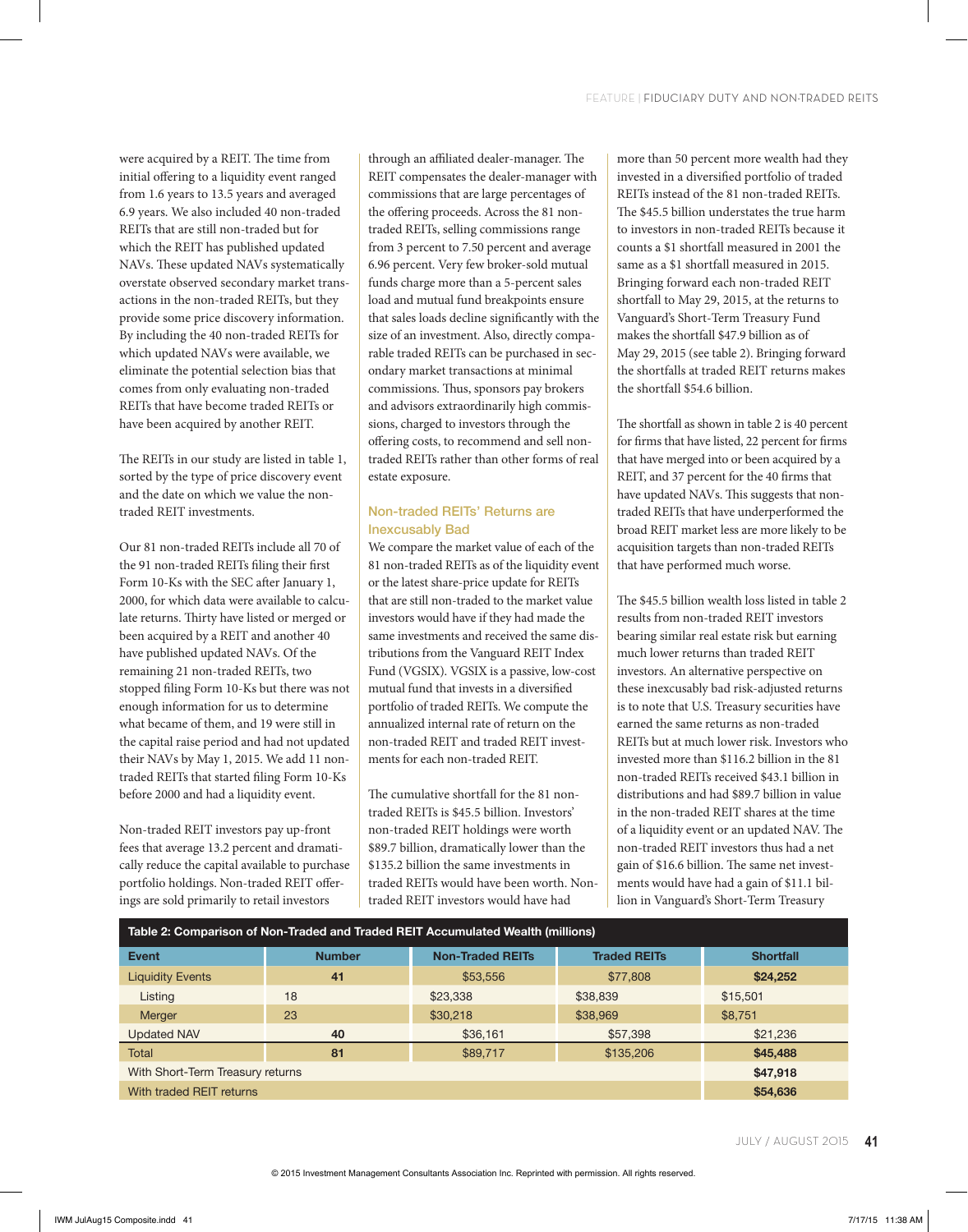

| Table 3: Summary of 81 Non-Traded REITs Internal Rates of Return |                        |                    |  |  |
|------------------------------------------------------------------|------------------------|--------------------|--|--|
| <b>Name</b>                                                      | <b>Non-Traded REIT</b> | <b>Traded REIT</b> |  |  |
| <b>Minimum</b>                                                   | $-14.7%$               | $-24.3%$           |  |  |
| 25th Precentile                                                  | 3.0%                   | 7.5%               |  |  |
| <b>Mean</b>                                                      | 6.3%                   | 11.6%              |  |  |
| <b>75th Precentile</b>                                           | 9.3%                   | 15.4%              |  |  |
| Maximum                                                          | 36.8%                  | 25.4%              |  |  |
| <b>Aggregate Investment</b>                                      | 4.0%                   | 11.3%              |  |  |

| Table 4: Effect of Up-Front Fees (millions) |                      |                                                |                           |  |
|---------------------------------------------|----------------------|------------------------------------------------|---------------------------|--|
| <b>Event</b>                                | <b>Up-Front Fees</b> | <b>Future Value of</b><br><b>Invested Fees</b> | <b>Investor Shortfall</b> |  |
| <b>Liquidity Event</b>                      | \$8,303              | \$15,075                                       | \$24,252                  |  |
| <b>Updated NAV</b>                          | \$6,092              | \$10,261                                       | \$21,236                  |  |
|                                             | \$14,395             | \$25,335                                       | \$45,488                  |  |

fund (VFISX), \$21.9 billion in Vanguard's Intermediate-Term Treasury fund (VFITX), \$37.6 billion in Vanguard's Long-Term Treasury fund (VUSTX), and \$62.1 billion in Vanguard's REIT Index Fund (VGSIX) (see figure 1).

The average non-traded REIT internal rate of return (IRR) is 6.3 percent, compared to 11.6 percent for the traded REITs. The non-traded REIT IRRs range from –14.7 percent to 36.8 percent, with an interquartile range of 6.3 percent (3.0 percent to 9.3 percent). The IRR of the aggregated non-traded REIT sample is 4.0 percent. The same cash-flow stream applied to a diversified, liquid portfolio of traded REITs would have generated an IRR of 11.3 percent. In other words,

investors in a liquid, diversified portfolio of traded REITs that exposes investors to the same underlying real estate market as the non-traded REITs received returns of 11.3 percent per year in comparison to the 4.0 percent returns earned in the nontraded REITs (see table 3).

The traded REIT IRR is more than the nontraded REIT IRR for 72 (86 percent) of the 81 non-traded REITs. The 12 non-traded REITs with higher IRRs than the traded REIT benchmark reflect cross-sectional variation in REIT returns and don't suggest an ability to pick non-traded REITs *ex ante* that will have higher *ex post* returns. VGSIX had between 97 and 139 individual REIT holdings at the start of each year from 1999 to 2014. Between 36 percent and 68 percent of the individual REITs held at the beginning of the year had higher returns than VGSIX over the following year. On average, 51.5 percent of the individual REITs beat the VGSIX in any given year and beating the index one year doesn't predict beating the index the following year. Thus, the evidence is that not even the best portfolio managers with the right incentives can reliably select individual REITs that will beat a diversified portfolio of REITs.

Unlike traded REITs, non-traded REITs offer virtually no secondary-market liquidity before their liquidity event. Returns on non-traded REITs returns should be higher than returns on traded REITs to compensate investors for illiquidity. Also, our benchmark contains more than 100 traded REITs and so is much less volatile than the average REIT. Thus investors in diversified portfolios of traded REITs bear less liquidity and market risk and earn substantially higher returns than investors in nontraded REITs.

Across the 81 non-traded REITs, investors paid \$14.4 billion in up-front fees, the majority of which compensated brokers. If instead of having been used to pay commissions and other offering costs, these up-front fees had been invested in the traded REIT benchmark they would have grown to \$25.3 billion by the liquidity event or latest NAV update when we determine the shortfall for each non-traded REIT. Thus, the high up-front fees explain 56 percent of the total investor shortfall of \$45.5 billion (see table 4).

## Conflicts of Interest

Conflicts of interest permeate non-traded REITs. These conflicts of interest include portfolio managers affiliated with the sponsor, transactions with related parties, and governance structures ensuring absolute power and discretion to affiliated parties. Non-traded REITs compensate the affiliated portfolio manager with fees, including asset-based fees and incentive fees. Sponsors effectively determine how much REIT investors pay to the sponsor-owned firms for these services.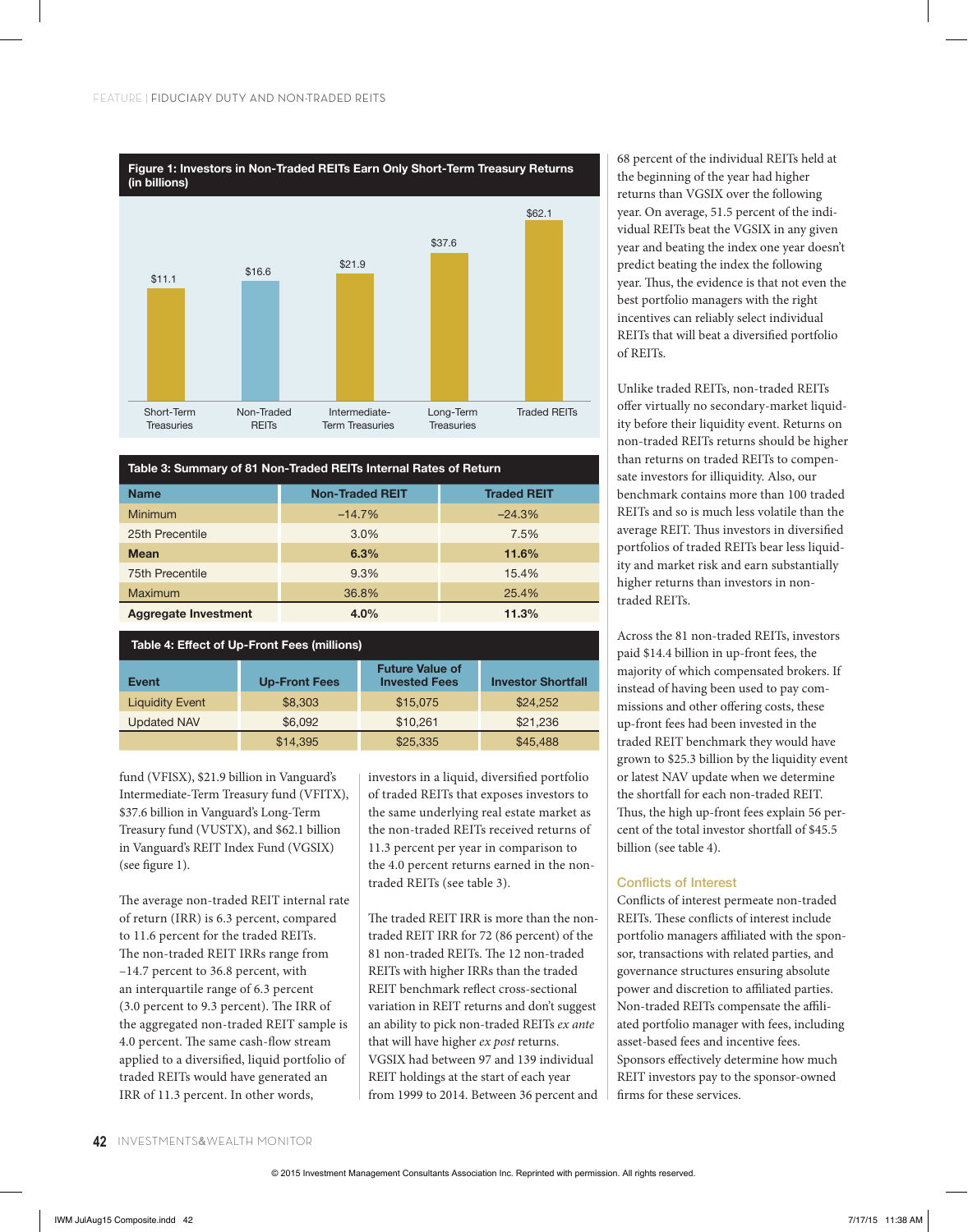| Table 5: Analysis of Fees Paid to External, Affiliated Advisors and Managers |                      |                                    |                           |                                       |             |
|------------------------------------------------------------------------------|----------------------|------------------------------------|---------------------------|---------------------------------------|-------------|
| <b>Expenses (percent of annual revenue)</b>                                  | <b>Prior</b><br>Year | Year of<br><b>Exchange Listing</b> | <b>Subsequent</b><br>Year | Pre-to Post-<br><b>Listing Change</b> | t-statistic |
| <b>Property Operating Costs</b>                                              | 25.0%                | 22.8%                              | 22.9%                     | $-2.2%$                               | $-1.026$    |
| Management Expenses Paid to Affiliates                                       | 4.8%                 | 3.2%                               | 1.6%                      | $-3.2\%$                              | $-2.252$    |
| <b>General &amp; Administrative Expenses</b>                                 | 7.3%                 | 9.6%                               | 8.1%                      | 0.8%                                  | 0.939       |
| <b>Total Expenses</b>                                                        | 89.4%                | 82.2%                              | 80.4%                     | $-9.0\%$                              | $-1.836$    |

Non-traded REITs have corporate-control and governance structures that concentrate power and completely eliminate channels for investors to effect change or impose discipline on management. Top executives of the sponsors of non-traded REITs frequently own controlling interests in other business entities that serve as the portfolio manager and dealer-manager. By ensuring dispersed ownership across non-institutional investors, and maintaining control of every level of corporate decision-making (executive positions) and oversight (the board of directors), this structure effectively prevents any form of shareholder activism.

Although institutional investment in traded REITs is common, institutional investors almost never own material stakes in non-traded REITs. The absence of large, sophisticated investors ensures non-traded REITs are not subject to the same discipline shown to effectively discipline externally advised and managed traded REITs.

My co-authors and I analyzed Form 10-K filings for each of the 18 non-traded REITs that list their shares on major U.S. exchanges. From inception the 18 nontraded REITs select sponsor-affiliated advisors and portfolio managers, but 13 severed their advisory and management relationship with sponsor-affiliated firms on or before the listing date. This pattern suggests that capital markets view management that is independent of the sponsor and accountable only to the REIT's investors as important.

Institutional investors tend to invest only after non-traded REITs exchange listings. Among the three instances where institutions invest in non-traded REITs before an exchange listing, the investments took place only after the internalization of advisory and management roles. These patterns are consistent with the view that among nontraded REITs, institutional investors do not function as activist investors capable of controlling conflicts of interest that arise through the use of sponsor-affiliated advisors and managers.

**"***Among the three instances where institutions invest in non-traded REITs before an exchange listing, the acquisitions took place only after the internalization of advisory and management roles.* **"**

Operating expenses decline by an average of 9.0 percent of revenues around the exchange listing, and the decline is statistically significant at standard levels. The overall patterns are consistent with the view that, on average, payments to affiliates before the exchange listing exceed the cost structure required to efficiently operate the REIT. Some combination of the liquid secondary markets, institutional ownership, and reduced influence of sponsor-affiliated service providers forces reduced expenses (see table 5).

## **Discussion**

Open-end funds from established mutual fund companies such as the Vanguard REIT Index (VGSIX), Nuveen Real Estate Securities (FREAX), and Fidelity Real Estate Investment Portfolio (FRESX)

provide investors with professional management with established track records, access to a wide variety of real estate markets, transparent pricing, large portfolios, and ready liquidity.

In addition, closed-end real estate funds such as Cohen & Steers Quality Income Realty (RQI), CBRE Clarion Global Real Estate Income (IGR), and Nuveen Real Estate Income Fund (JRS) typically own

> shares of traded REITs. REIT exchange-traded funds (ETFs) include Vanguard REIT ETF (VNQ), iShares' Dow Jones US Real Estate ETF (IYR), and iShares Cohen & Steers Realty ETF (ICF).

> Rather than investing in real estate mutual funds or ETFs, retail investors can purchase shares issued by individual traded REITs. REITs tend to be less diversified than real estate mutual funds and ETFs, but they

can be used for targeted exposure to particular geographic regions or asset classes within the broader real estate market.

Non-traded REITs underperform traded REITs by approximately 6.8 percent annually. Investors have lost \$45.5 billion investing in 81 non-traded REITs that have had liquidity events or updated their NAVs by January 30, 2015, rather than investing in low-cost, liquid, traded REITs. Approximately 56 percent of the underperformance is due to the up-front fees that primarily compensate salesmen. Non-traded REITs' operating performance predictably suffers from high fees paid by the sponsor in related-party transactions. The wealth transfer from investors to sponsors and their salesforce only survives because of the lack of price discovery. If there was an active market for